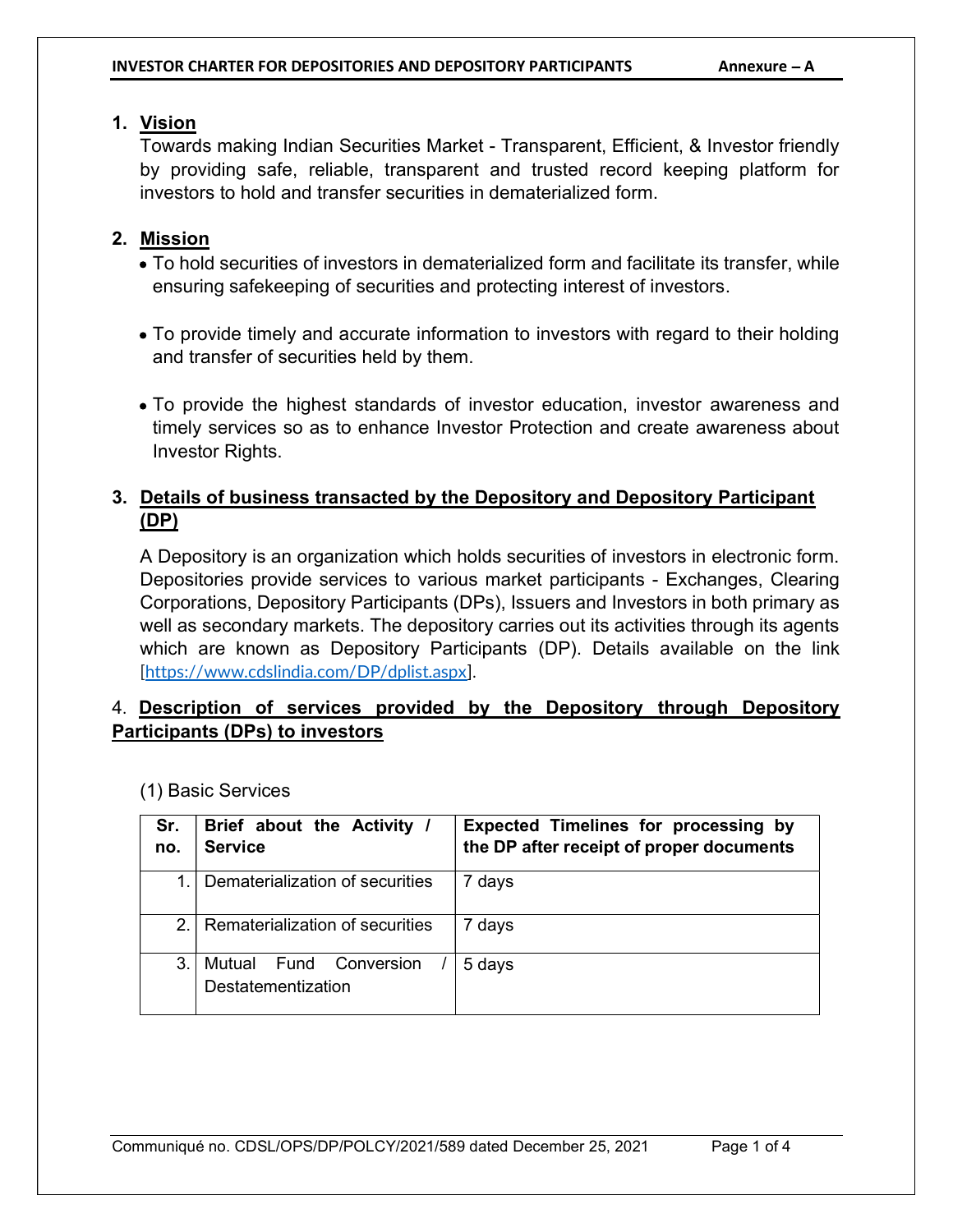#### INVESTOR CHARTER FOR DEPOSITORIES AND DEPOSITORY PARTICIPANTS Annexure - A

| Sr.<br>no. | Brief about the Activity /<br><b>Service</b> | <b>Expected Timelines for processing by</b><br>the DP after receipt of proper documents |
|------------|----------------------------------------------|-----------------------------------------------------------------------------------------|
| 4.         | Re-conversion                                | 7 days                                                                                  |
|            | Restatementisation of Mutual                 |                                                                                         |
|            | fund units                                   |                                                                                         |
| 5.         | <b>Transmission of securities</b>            | 7 days                                                                                  |
| 6.         | Registering pledge request                   | 15 days                                                                                 |
| 7.         | Closure of demat account                     | 30 days                                                                                 |
| 8.         | Settlement Instruction                       | Depositories to accept physical DIS for pay-in                                          |
|            |                                              | of securities up to 4 p.m. and DIS in                                                   |
|            |                                              | electronic form up to $6$ p.m. on T+1 day                                               |

(2) Depositories provide special services like pledge, hypothecation, internet-based services etc. in addition to their core services and these include

| Sr.<br>no. | <b>Type of Activity /Service</b>                                             | <b>Brief about the Activity / Service</b>                                                                                                                                                                                                                                                                                                                                                                                                                         |
|------------|------------------------------------------------------------------------------|-------------------------------------------------------------------------------------------------------------------------------------------------------------------------------------------------------------------------------------------------------------------------------------------------------------------------------------------------------------------------------------------------------------------------------------------------------------------|
| 1.         | <b>Value Added Services</b>                                                  | Depositories also provide value added<br>services such as<br>a. Basic Services Demat Account (BSDA)<br>[link to be provided by $DPSl^1$<br>b. Transposition cum dematerialization<br>[link to be provided by $DPs^2$<br>c. Linkages with Clearing System<br>[link to be provided by DPs] $^3$<br>d. Distribution of cash and non-cash<br>corporate benefits (Bonus, Rights, IPOs<br>etc.), stock lending, demat of NSC / KVP,<br>demat of warehouse receipts etc. |
| 2.         | Account<br>Consolidated<br>statement (CAS)                                   | CAS is issued 10 days from the end of the<br>month (if there were transactions in the<br>previous month) or half yearly (if<br>no<br>transactions).                                                                                                                                                                                                                                                                                                               |
| 3.         | of the control<br>Digitalization<br>services<br>provided by the depositories | Depositories offer<br>below<br>technology<br>solutions and e-facilities to their demat<br>account holders through DPs:                                                                                                                                                                                                                                                                                                                                            |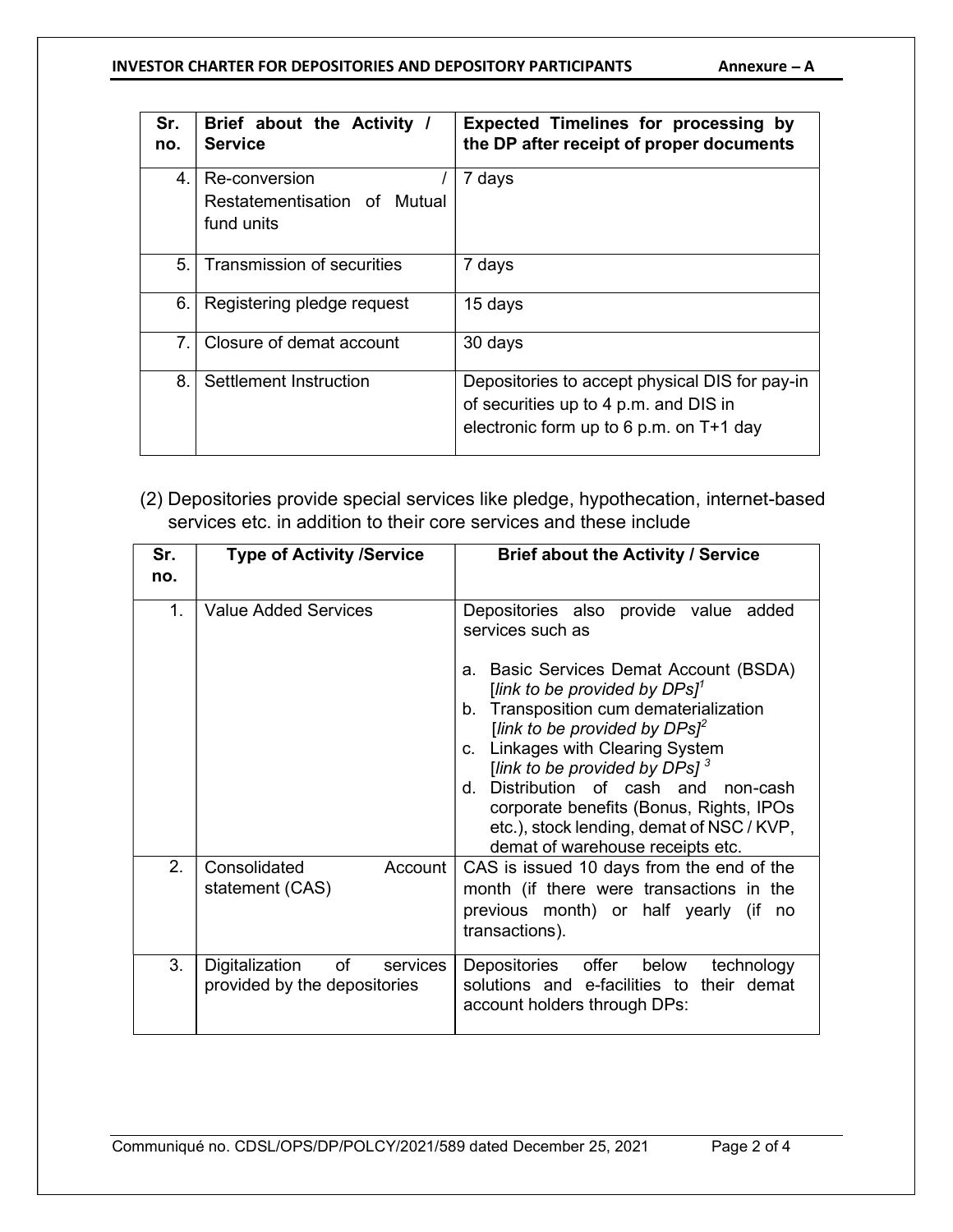#### INVESTOR CHARTER FOR DEPOSITORIES AND DEPOSITORY PARTICIPANTS  $\blacksquare$  Annexure - A

| Sr.<br>no. | <b>Type of Activity /Service</b> | <b>Brief about the Activity / Service</b>                                                                             |
|------------|----------------------------------|-----------------------------------------------------------------------------------------------------------------------|
|            |                                  | E-account opening: Details available on<br>а.<br>the link [link to be provided by DPs] <sup>4</sup>                   |
|            |                                  | Online instructions for execution: Details<br>b.<br>available on the link [link to be provided by<br>DPs <sup>5</sup> |
|            |                                  | c. e-DIS / Demat Gateway: Details available<br>on the link [link to be provided by DPs] <sup>6</sup>                  |
|            |                                  | d. e-CAS facility: Details available on the link<br>[link to be provided by $DPSI^7$                                  |
|            |                                  | Miscellaneous services: Details available<br>е.<br>on the link <i>link to be provided by DPs</i> <sup>8</sup>         |

#### 4. Details of Grievance Redressal Mechanism

(1) The Process of investor grievance redressal

| 1. | Complaint/<br>Investor<br>Grievances | Investor can lodge complaint/ grievance against the                              |  |  |  |
|----|--------------------------------------|----------------------------------------------------------------------------------|--|--|--|
|    |                                      | Depository/DP in the following ways:                                             |  |  |  |
|    |                                      | Electronic mode -<br>a.                                                          |  |  |  |
|    |                                      | SCORES (a web based centralized grievance<br>(i)                                 |  |  |  |
|    |                                      | redressal<br>of<br>SEBI)<br>system                                               |  |  |  |
|    |                                      | [https://www.scores.gov.in/scores/Welcome.h<br>tml]                              |  |  |  |
|    |                                      | (ii) Respective Depository's web portal dedicated                                |  |  |  |
|    |                                      | the<br>filing<br>compliant<br>for<br>οf                                          |  |  |  |
|    |                                      | [https://www.cdslindia.com/Footer/grievances.                                    |  |  |  |
|    |                                      | aspx]                                                                            |  |  |  |
|    |                                      | (iii) Emails to designated email IDs of Depository<br>[complaints@cdslindia.com] |  |  |  |
|    |                                      | Offline mode [details of link to the form to be<br>b.                            |  |  |  |
|    |                                      | provided by DPs]                                                                 |  |  |  |
|    |                                      | The complaints/ grievances lodged directly with the                              |  |  |  |
|    |                                      | Depository shall be resolved within 30 days.                                     |  |  |  |
| 2. | Investor<br>Grievance                | If no amicable resolution is arrived, then the Investor                          |  |  |  |
|    | <b>Redressal Committee</b>           | has the option to refer the complaint/ grievance to the                          |  |  |  |
|    | of Depository                        | Grievance Redressal Committee (GRC) of the                                       |  |  |  |
|    |                                      | Depository. Upon receipt of reference, the GRC will                              |  |  |  |
|    |                                      | endeavor to resolve the complaint/ grievance by                                  |  |  |  |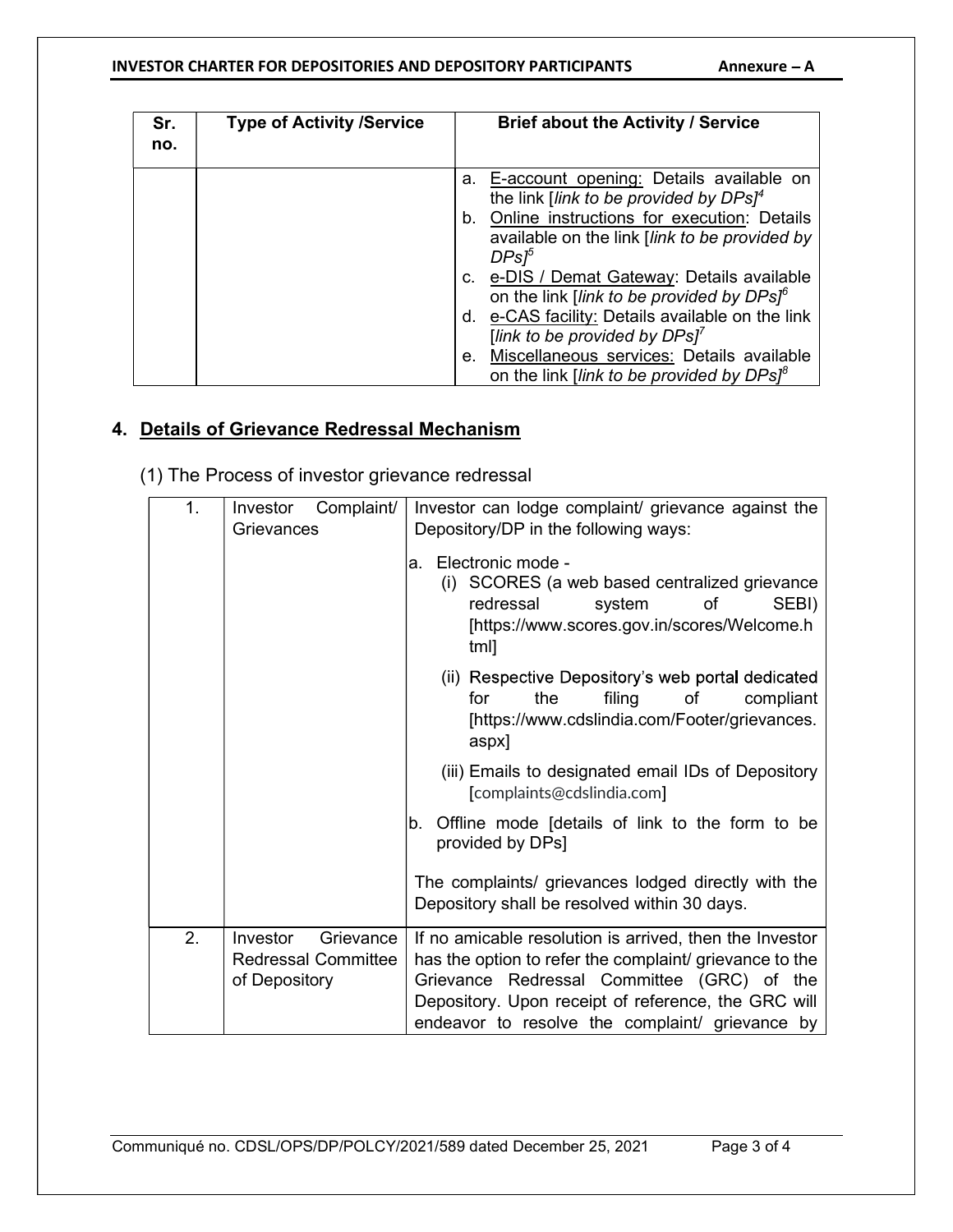#### INVESTOR CHARTER FOR DEPOSITORIES AND DEPOSITORY PARTICIPANTS Annexure - A

|    |                            | hearing the parties and examining the necessary<br>information and documents.                                                                                                                                                                                                                                                                                                         |
|----|----------------------------|---------------------------------------------------------------------------------------------------------------------------------------------------------------------------------------------------------------------------------------------------------------------------------------------------------------------------------------------------------------------------------------|
| 3. | Arbitration<br>proceedings | The Investor may also avail the arbitration mechanism<br>set out in the Byelaws and Business Rules/Operating<br>Instructions of the Depository in relation to any<br>grievance, or dispute relating to depository services.<br>The arbitration reference shall be concluded by way<br>of issue of an arbitral award within 4 months from the<br>date of appointment of arbitrator(s). |

(2) For the Multi-level complaint resolution mechanism available at the Depositories please refer to link [*link to be provided by DPs*] $^9$ 

#### 5. Guidance pertaining to special circumstances related to market activities: Termination of the Depository Participant

| <b>SI</b><br>Type of special circumstances<br><b>Timelines for the Activity/ Service</b><br>No.                                                                                                                                                                                                                                                                                                                                                                                                                                                                        |  |
|------------------------------------------------------------------------------------------------------------------------------------------------------------------------------------------------------------------------------------------------------------------------------------------------------------------------------------------------------------------------------------------------------------------------------------------------------------------------------------------------------------------------------------------------------------------------|--|
| $\mathbf{1}$ .<br>the   Client will have a right to transfer all its<br>■ Depositories to terminate<br>securities to any other Participant of its<br>participation in case a participant no<br>choice without any charges for the<br>longer meets the eligibility criteria<br>transfer within 30 days from the date of<br>and/or any other grounds as mentioned<br>intimation by way of letter/email.<br>in the bye laws like suspension of<br>member<br>trading<br>Stock<br>the<br>by<br>Exchanges.<br>• Participant surrenders the participation<br>by its own wish. |  |

#### 6. Dos and Don'ts for Investors

For Do's and Don'ts please refer to the link *[link to be provided by the DPs]<sup>10</sup>* 

#### 7. Rights of investors

For rights, please refer to the link *[link to be provided by the DPs]<sup>11</sup>* 

#### 8. Responsibilities of Investors

For responsibilities, please refer to the link *[link to be provided by the DPs* $1^{12}$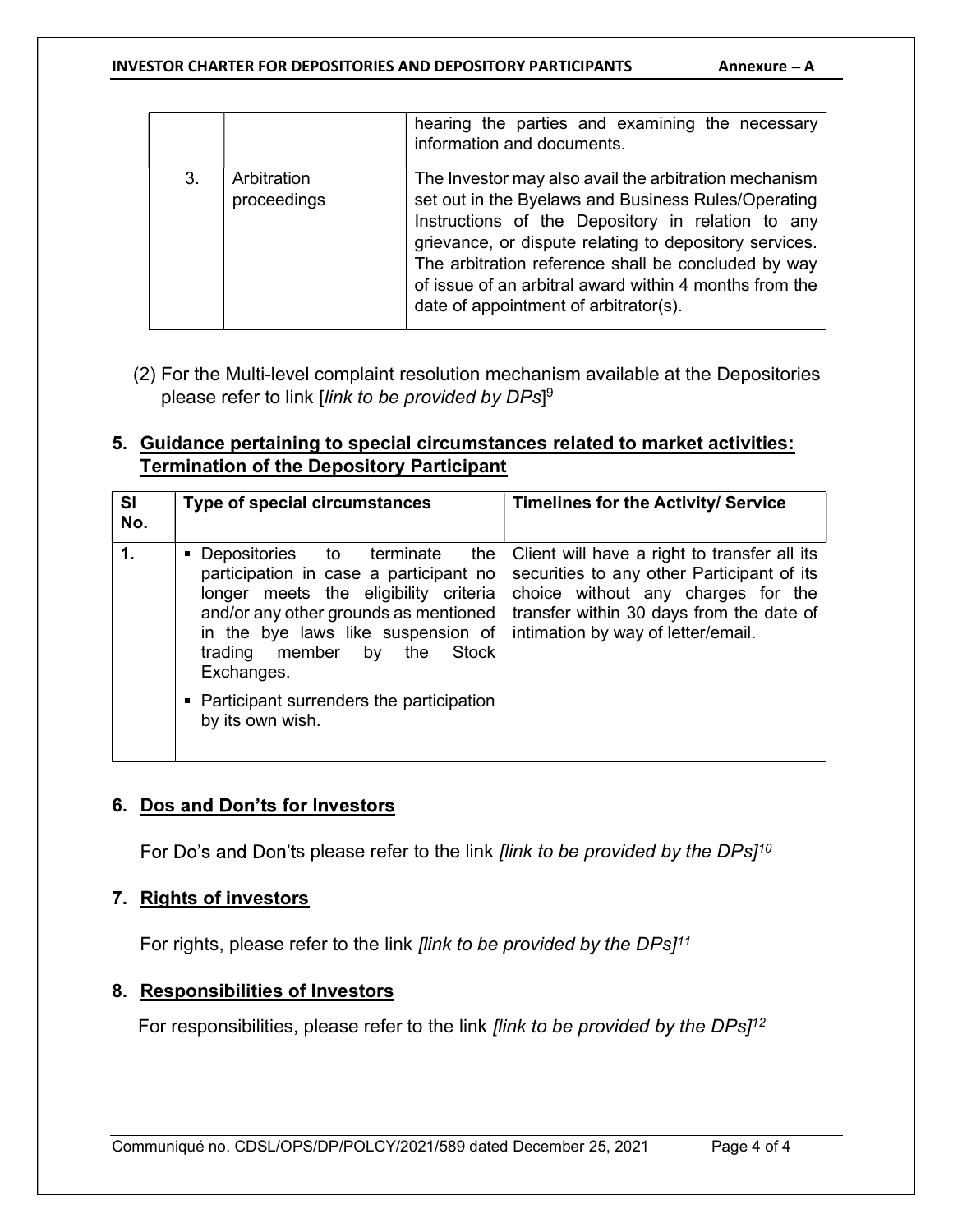#### Annexure B - INFORMATION CONTAINED IN LINKS TO THE INVESTOR CHARTER FOR DEPOSITORIES AND DPS

This document contains the contents pertaining to the qualifier "[https://www.cdslindia.com/Investors/InvestorCharter.html]" in the Investor Charter main document. The same is to be made available by the Depositories on their websites and web-links to the same is to be provided for incorporation in the Investor Charter.

For reasons of convenience, the contents in main Charter and this document have been mapped with the same superscript.

#### Para 4 (2) of Investor Charter

#### Point 1: Value Added Services

- a. **Basic Services Demat Account (BSDA)<sup>1</sup>:** The facility of BSDA with limited services for eligible individuals was introduced with the objective of achieving wider financial inclusion and to encourage holding of demat accounts. No Annual Maintenance Charges (AMC) shall be levied, if the value of securities holding is upto Rs. 50,000. For value of holdings between Rs 50,001- 2,00,000, AMC not exceeding Rs 100 is chargeable. In case of debt securities, there are no AMC charges for holding value upto Rs 1,00,000 and a maximum of Rs 100 as AMC is chargeable for value of holdings between Rs 1,00,001 and Rs 2,00,000.
- b. Transposition cum dematerialization<sup>2</sup>: In case of transposition-cumdematerialisation, client can get securities dematerialised in the same account if the names appearing on the certificates match with the names in which the account has been opened but are in a different order. The same may be done by submitting the security certificates along with the Transposition Form and Demat Request Form.
- c. Linkages with Clearing System<sup>3</sup> for actual delivery of securities to the clearing system from the selling brokers and delivery of securities from the clearing system to the buying broker.

Point 3: Digitization of services provided by the depositories

a. E-account opening<sup>4</sup>: Account opening through digital mode, popularly known as "On-line Account opening", wherein investor intending to open the demat account can visit DP website, fill in the required information, submit the required documents, conduct video IPV and demat account gets opened without visiting DPs office.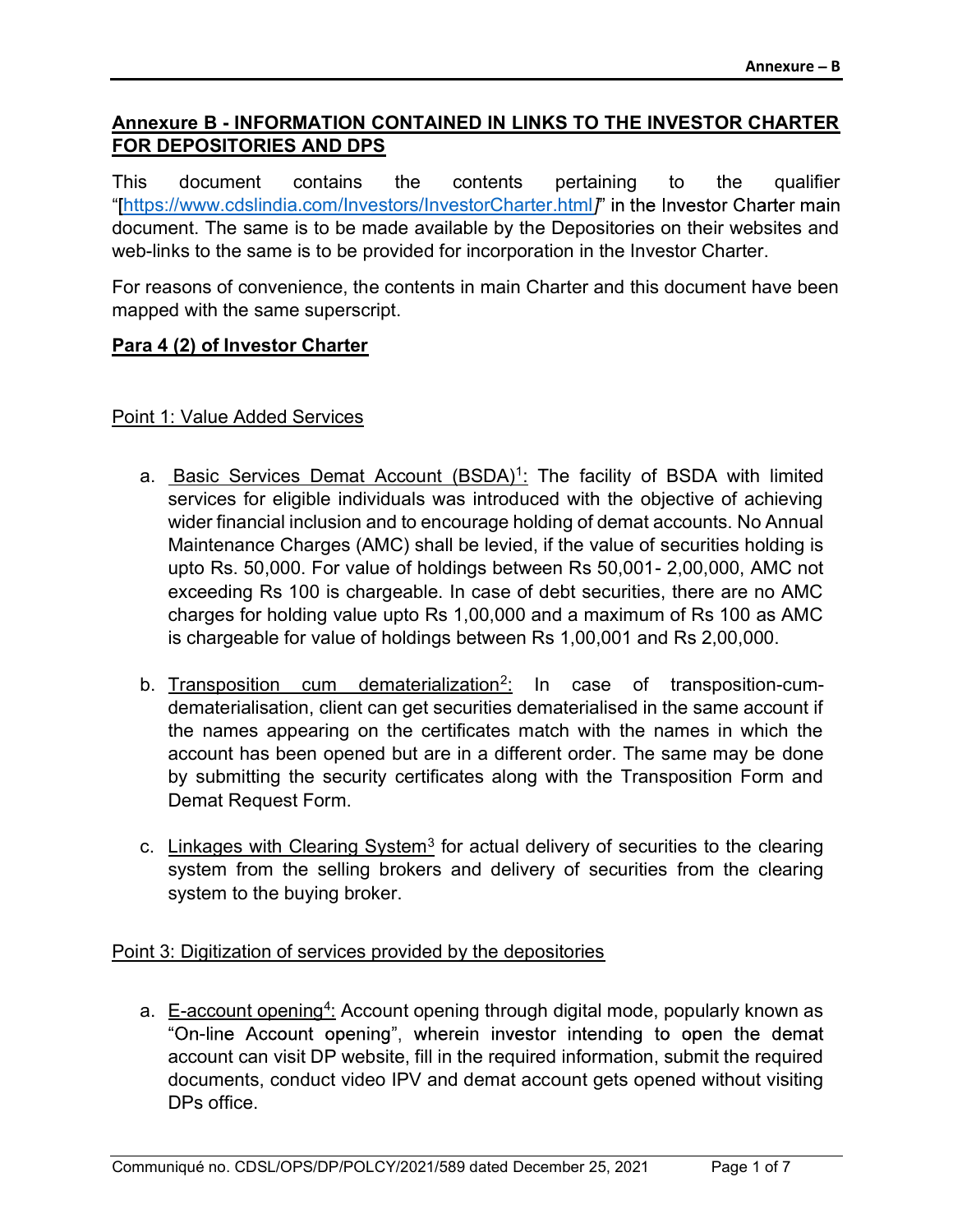- b. Online instructions for execution<sup>5</sup>: internet-enabled services like Speed-e (NSDL) & Easiest (CDSL) empower a demat account holder in managing his/her securities 'anytime-anywhere' in an efficient and convenient manner and submit instructions online without the need to use paper. These facilities allows Beneficial Owner (BO) to submit transfer instructions and pledge instructions including margin pledge from their demat account. The instruction facilities are also available on mobile applications through android, windows and IOS platforms.
- c. e-DIS / Demat Gateway:<sup>6</sup> Investors can give instructions for transfer of securities through e-DIS apart from physical DIS. Here, for on-market transfer of securities, investors need to provide settlement number along with the ISIN and quantity of securities being authorized for transfer. Client shall be required to authorize each e-DIS valid for a single settlement number / settlement date, by way of OTP and PIN/password, both generated at Depositories end. Necessary risk containment measures are being adopted by Depositories in this regard.
- d. e-CAS facility<sup>7</sup>: Consolidated Account Statements are available online and could also be accessed through mobile app to facilitate the investors to view their holdings in demat form.
- e. <u>Miscellaneous services<sup>8</sup>:</u> Transaction alerts through SMS, e-locker facilities, chatbots for instantaneously responding to investor queries etc. have also been developed.

#### Para 5(1) of Investor Charter

#### Point 2 (Investor Grievance Redressal Committee of Depository)<sup>9</sup>:

If no amicable resolution is arrived, then the Investor has the option to refer the complaint/ grievance to the Grievance Redressal Committee (GRC) of the Depository. Upon receipt of reference, the GRC will endeavor to resolve the complaint/ grievance by hearing the parties and examining the necessary information and documents.

#### Point 3(Arbitration proceedings)<sup>10</sup>:

The Investor may also avail the arbitration mechanism set out in the Byelaws and Business Rules/Operating Instructions of the Depository in relation to any grievance, or dispute relating to depository services. The arbitration reference shall be concluded by way of issue of an arbitral award within 4 months from the date of appointment of arbitrator(s).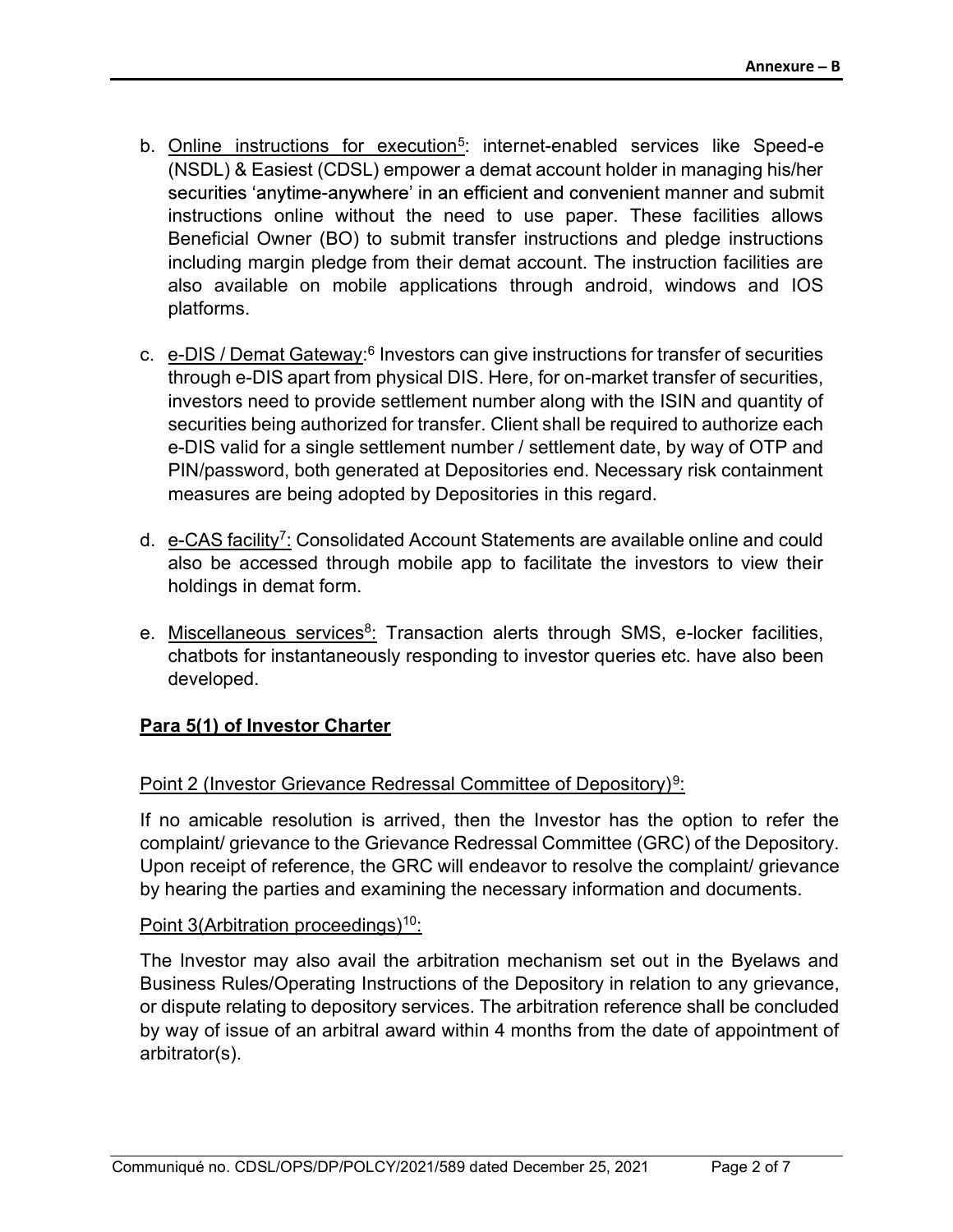### Para 5(2) of Investor Charter

#### Complaint Resolution process at Depositories<sup>11</sup>

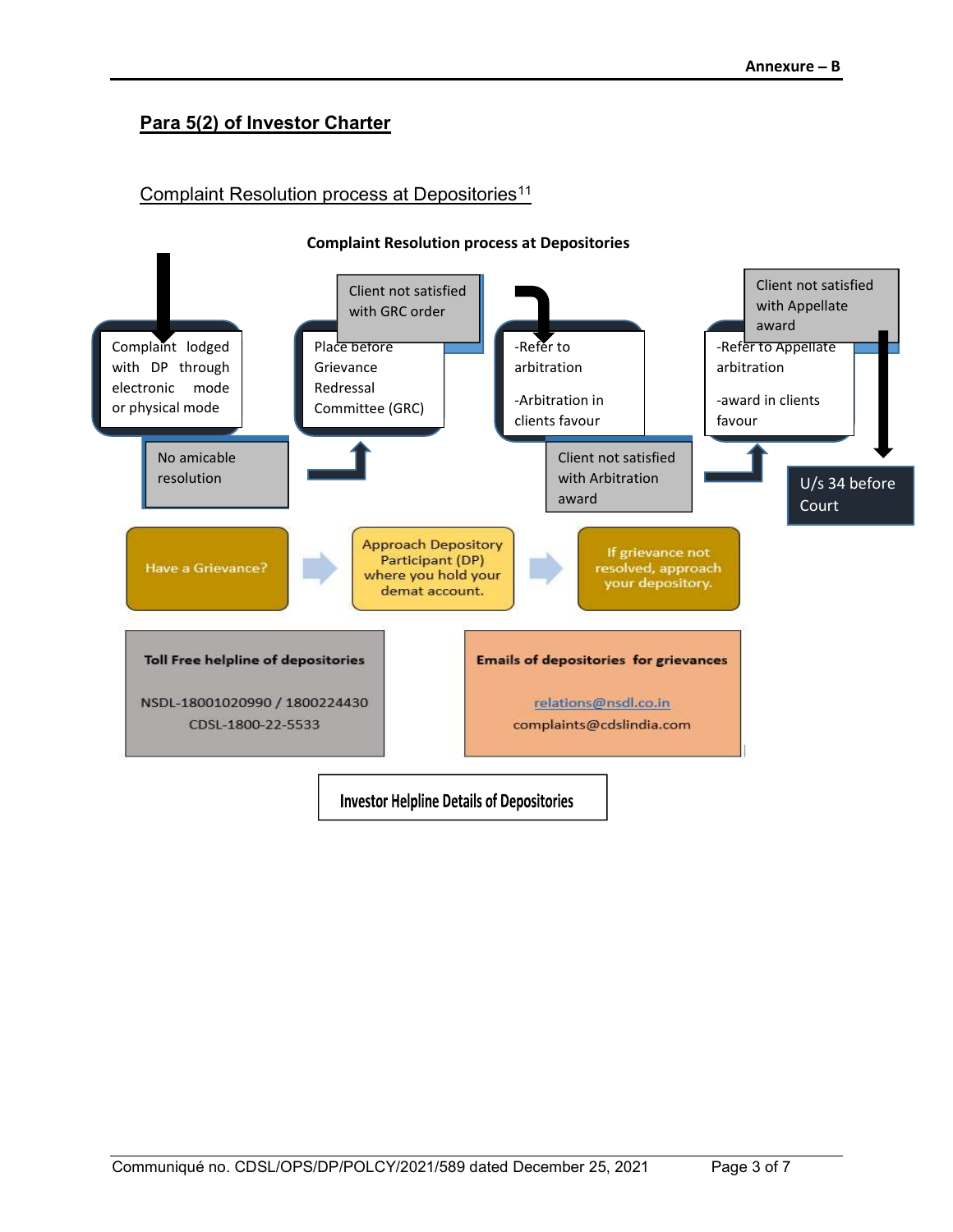## **Para 7 of Investor Charter**

### Dos and Don'ts for Investor<sup>12</sup>

| SI<br>No. | <b>Guidance</b>                                                                                                                                                                                                                 |  |  |  |  |  |
|-----------|---------------------------------------------------------------------------------------------------------------------------------------------------------------------------------------------------------------------------------|--|--|--|--|--|
| 1.        | Always deal with a SEBI registered Depository Participant for opening a<br>demat account.                                                                                                                                       |  |  |  |  |  |
| 2.        | Read all the documents carefully before signing them.                                                                                                                                                                           |  |  |  |  |  |
| 3.        | Before granting Power of attorney to operate your demat account to an<br>intermediary like Stockbroker, Portfolio Management Services (PMS) etc.,<br>carefully examine the scope and implications of powers being granted.      |  |  |  |  |  |
| 4.        | Always make payments to registered intermediary using banking channels.                                                                                                                                                         |  |  |  |  |  |
|           | No payment should be made in name of employee of intermediary.                                                                                                                                                                  |  |  |  |  |  |
| 5.        | Accept the Delivery Instruction Slip (DIS) book from your DP only (pre-printed<br>with a serial number along with your Client ID) and keep it in safe custody and<br>do not sign or issue blank or partially filled DIS slips.  |  |  |  |  |  |
|           | Always mention the details like ISIN, number of securities accurately. In case<br>of any queries, please contact your DP or broker and it should be signed by<br>all demat account holders.                                     |  |  |  |  |  |
|           | Strike out any blank space on the slip and Cancellations or corrections on the<br>DIS should be initialed or signed by all the account holder(s).                                                                               |  |  |  |  |  |
|           | Do not leave your instruction slip book with anyone else.                                                                                                                                                                       |  |  |  |  |  |
|           | Do not sign blank DIS as it is equivalent to a bearer cheque.                                                                                                                                                                   |  |  |  |  |  |
| 6.        | Inform any change in your Personal Information (for example address or Bank<br>Account details, email ID, Mobile number) linked to your demat account in the<br>prescribed format and obtain confirmation of updation in system |  |  |  |  |  |
| 7.        | Mention your Mobile Number and email ID in account opening form to receive<br>SMS alerts and regular updates directly from depository.                                                                                          |  |  |  |  |  |
| 8.        | Always ensure that the mobile number and email ID linked to your demat<br>account are the same as provided at the time of account opening/updation.                                                                             |  |  |  |  |  |
| 9.        | Do not share password of your online trading and demat account with                                                                                                                                                             |  |  |  |  |  |
|           | anyone.                                                                                                                                                                                                                         |  |  |  |  |  |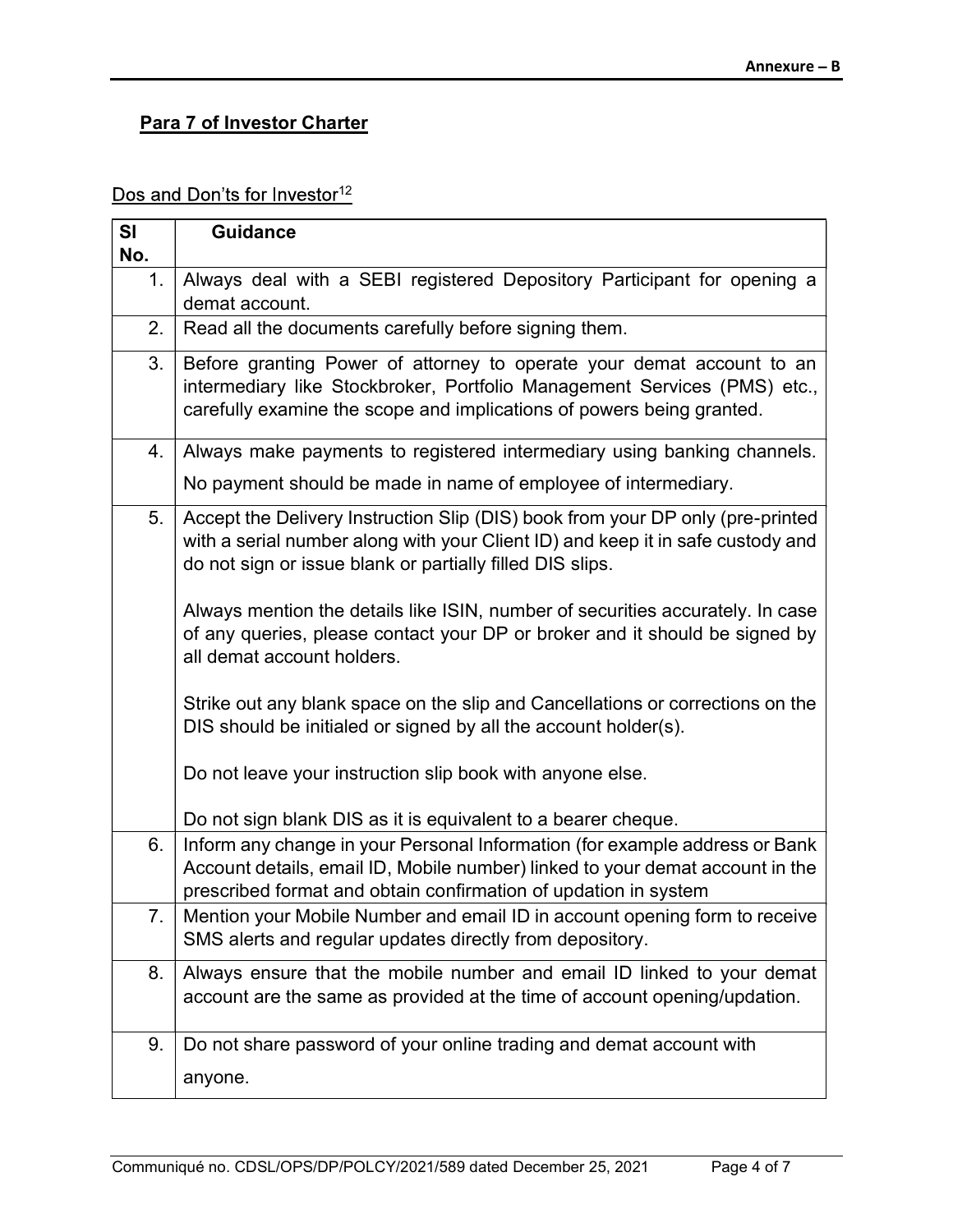| SI<br>No. | <b>Guidance</b>                                                                                                                                                                                                             |
|-----------|-----------------------------------------------------------------------------------------------------------------------------------------------------------------------------------------------------------------------------|
|           | 10. Do not share One Time Password (OTP) received from banks, brokers, etc.                                                                                                                                                 |
|           | These are meant to be used by you only.                                                                                                                                                                                     |
|           | 11. Do not share login credentials of e-facilities provided by the depositories such<br>as e-DIS/demat gateway, SPEED-e/easiest etc. with anyone else.                                                                      |
|           | 12. Demat is mandatory for any transfer of securities of Listed public limited<br>companies with few exceptions.                                                                                                            |
|           | 13. If you have any grievance in respect of your demat account, please write to<br>designated email IDs of depositories or you may lodge the same with SEBI<br>online at https://scores.gov.in/scores/Welcome.html          |
|           | 14. Keep a record of documents signed, DIS issued and account statements<br>received.                                                                                                                                       |
|           | 15. As Investors you are required to verify the transaction statement carefully for<br>all debits and credits in your account. In case of any unauthorized debit or<br>credit, inform the DP or your respective Depository. |
|           | 16. Appoint a nominee to facilitate your heirs in obtaining the securities in your<br>demat account, on completion of the necessary procedures.                                                                             |
|           | 17. Register for Depository's internet-based facility or download mobile app of the<br>depository to monitor your holdings.                                                                                                 |
|           | 18. Ensure that, both, your holding and transaction statements are received<br>periodically as instructed to your DP. You are entitled to receive a transaction<br>statement every month if you have any transactions.      |
|           | 19. Do not follow herd mentality for investments. Seek expert and professional<br>advice for your investments                                                                                                               |
|           | 20. Beware of assured/fixed returns.                                                                                                                                                                                        |

#### Para 8 of Investor Charter

Rights of investors<sup>13</sup>

- Receive a copy of KYC, copy of account opening documents.
- No minimum balance is required to be maintained in a demat account.
- No charges are payable for opening of demat accounts.
- If executed, receive a copy of Power of Attorney. However, Power of Attorney is not a mandatory requirement as per SEBI / Stock Exchanges. You have the right to revoke any authorization given at any time.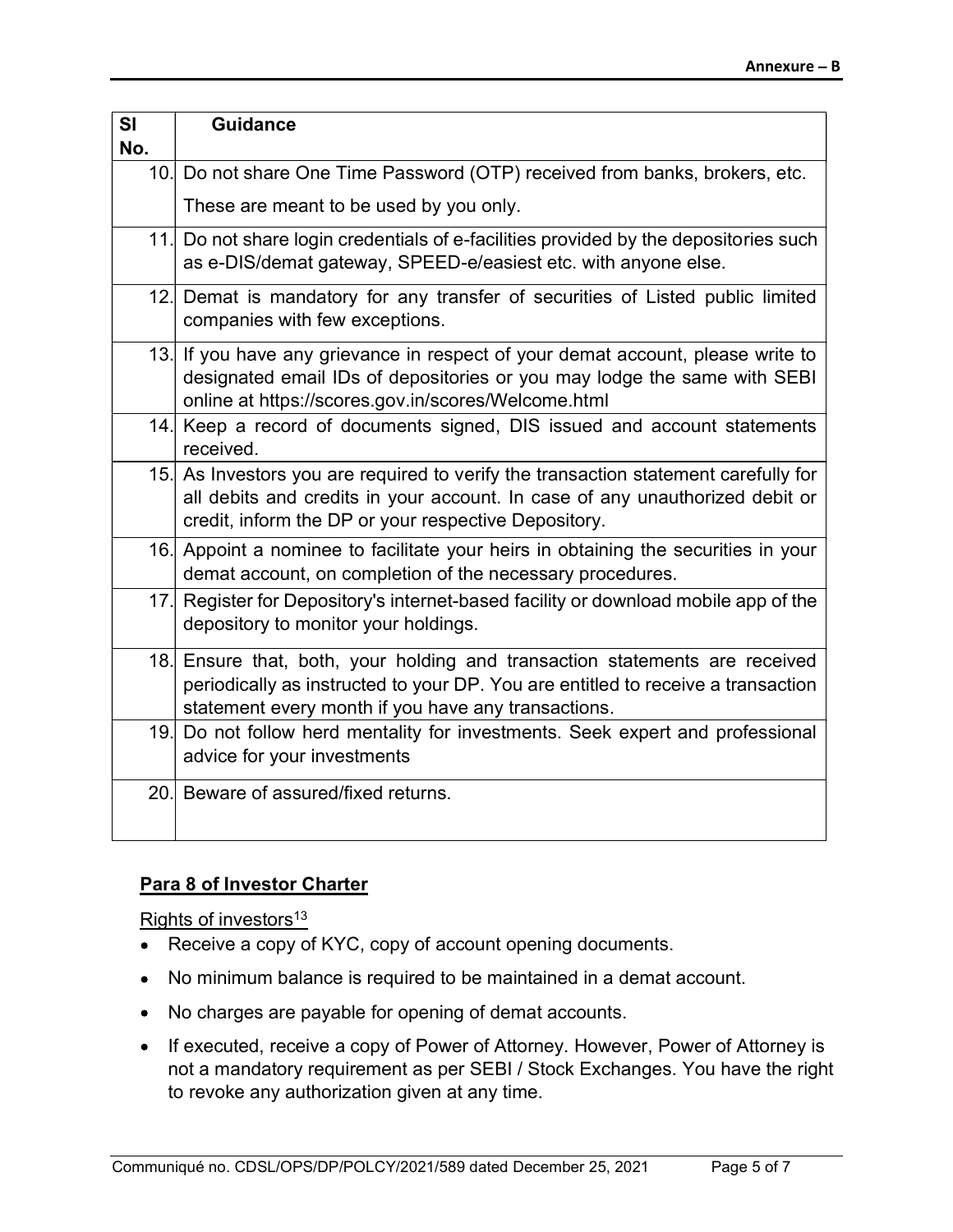- You can open more than one demat account in the same name with single DP/ multiple DPs.
- Receive statement of accounts periodically. In case of any discrepancies in statements, take up the same with the DP immediately. If the DP does not respond, take up the matter with the Depositories.
- Pledge and /or any other interest or encumbrance can be created on demat holdings.
- Right to give standing instructions with regard to the crediting of securities in demat account.
- Investor can exercise its right to freeze/defreeze his/her demat account or specific securities / specific quantity of securities in the account, maintained with the DP.
- In case of any grievances, Investor has right to approach Participant or Depository or SEBI for getting the same resolved within prescribed timelines.
- Every eligible investor shareholder has a right to cast its vote on various resolutions proposed by the companies for which Depositories have developed an internet based 'e-Voting' platform.
- Receive information about charges and fees. Any charges/tariff agreed upon shall not increase unless a notice in writing of not less than thirty days is given to the Investor.

#### Para 9 of Investor Charter

Responsibilities of Investors<sup>14</sup>

- Deal with a SEBI registered DP for opening demat account, KYC and Depository activities.
- Provide complete documents for account opening and KYC (Know Your Client). Fill all the required details in Account Opening Form / KYC form in own handwriting and cancel out the blanks.
- Read all documents and conditions being agreed before signing the account opening form.
- Accept the Delivery Instruction Slip (DIS) book from DP only (preprinted with a serial number along with client ID) and keep it in safe custody and do not sign or issue blank or partially filled DIS.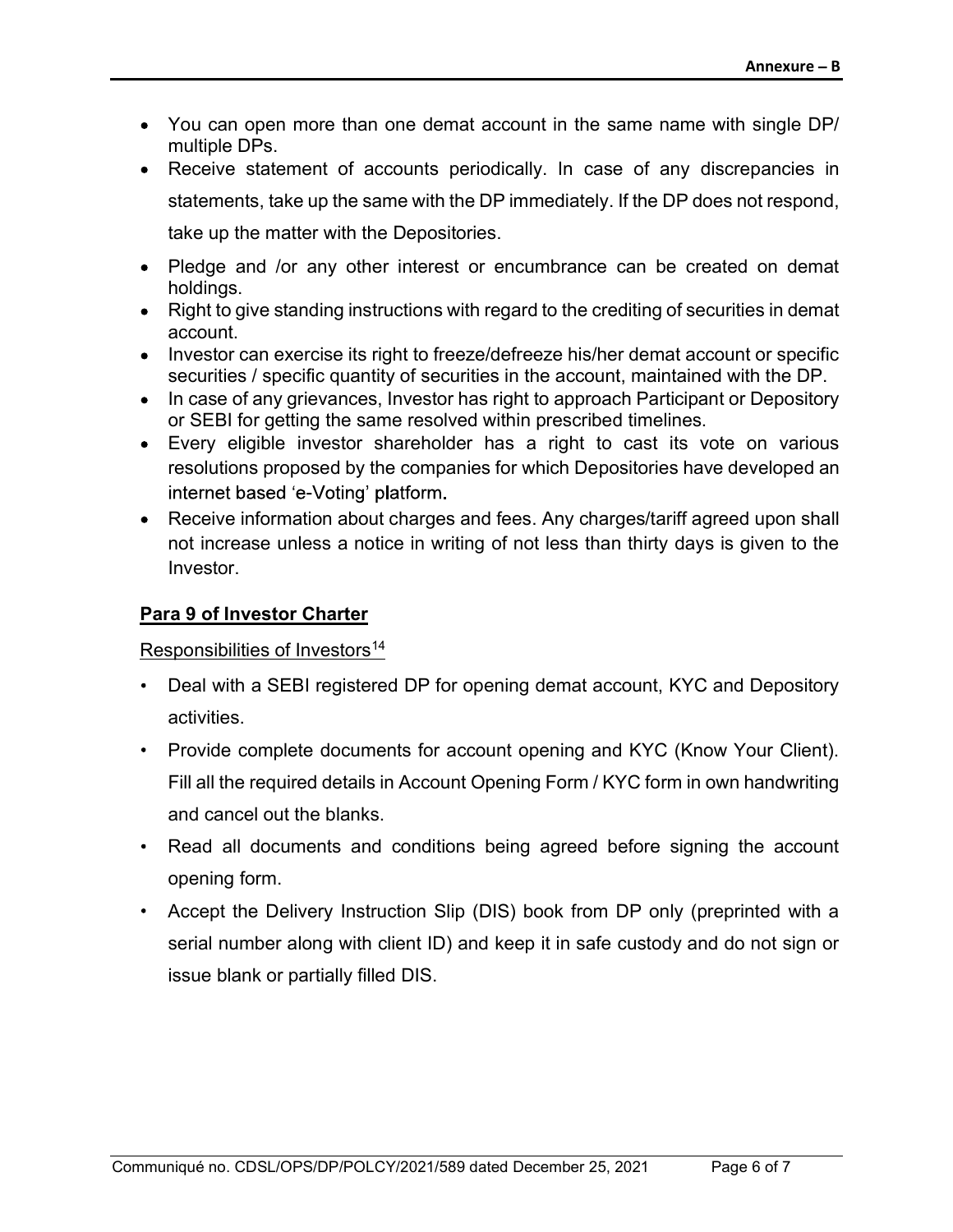- Always mention the details like ISIN, number of securities accurately.
- Inform any change in information linked to demat account and obtain confirmation of updation in the system.
- Regularly verify balances and demat statement and reconcile with trades / transactions.
- Appoint nominee(s) to facilitate heirs in obtaining the securities in their demat account.
- Do not fall prey to fraudsters sending emails and SMSs luring to trade in stocks / securities promising huge profits.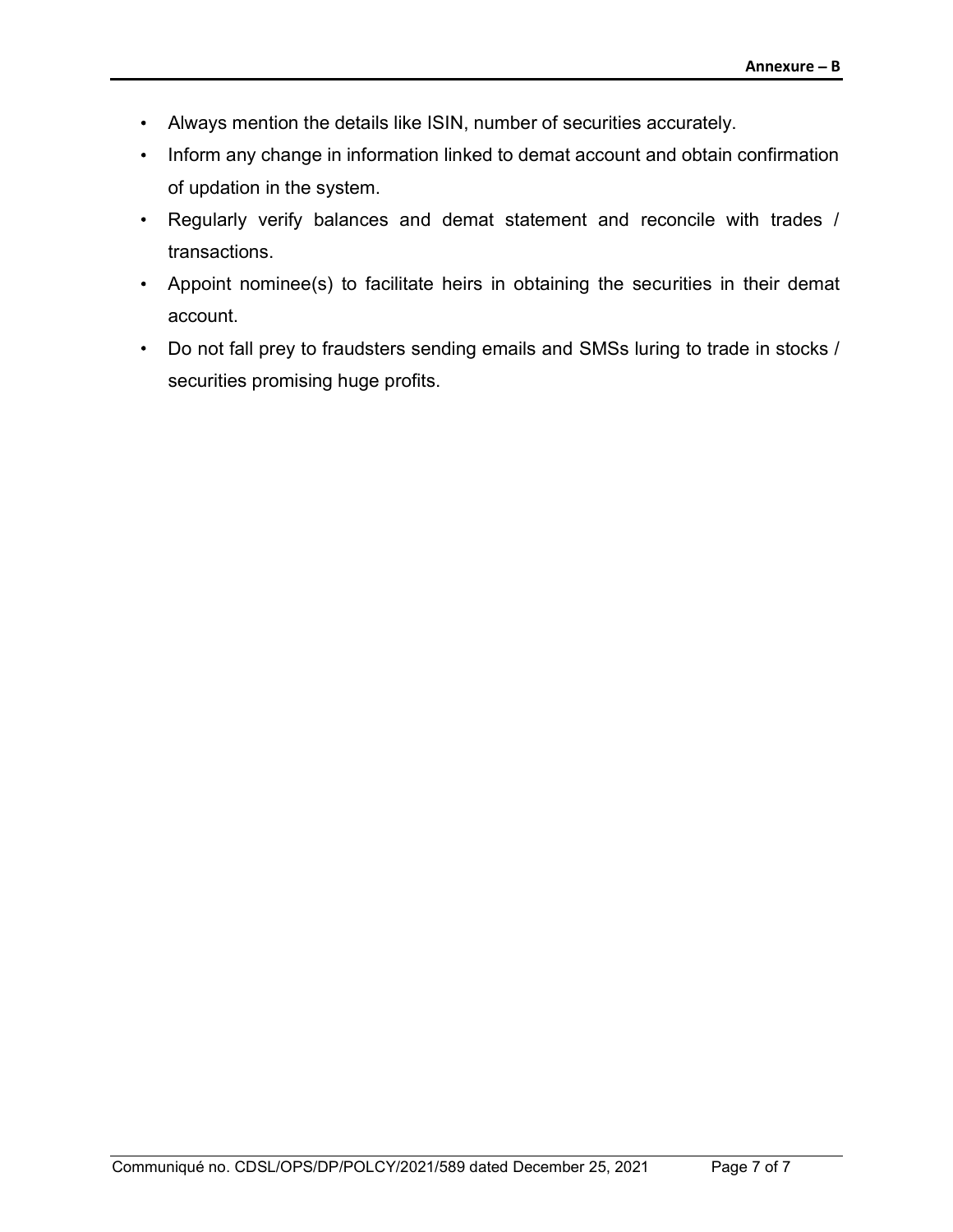#### Annexure C

## Investor Complaints Data – Depository Participants

## Data for Every Month Ending - April, 2022

| S.N<br>$\mathbf{o}$ | <b>Received</b><br>from                     | <b>Carrie</b><br>d<br>forwar<br>d from<br>previo<br><b>us</b><br>month | <b>Receiv</b><br>ed<br>during<br>the<br>month | <b>Total</b><br>Pendi<br>ng | <b>Resolve</b><br>$d^*$ | Pending at the<br>end of the<br>month**                    |                                                           | Average<br><b>Resoluti</b><br>on time <sup>^</sup><br>(in days) |
|---------------------|---------------------------------------------|------------------------------------------------------------------------|-----------------------------------------------|-----------------------------|-------------------------|------------------------------------------------------------|-----------------------------------------------------------|-----------------------------------------------------------------|
|                     |                                             |                                                                        |                                               |                             |                         | Pendi<br>ng for<br>less<br>than 3<br>month<br>$\mathbf{s}$ | Pendi<br>ng for<br>more<br>than 3<br>month<br>$\mathbf s$ |                                                                 |
| 1                   | <b>Directly</b><br>from<br><b>Investors</b> | $\mathbf 0$                                                            | $\mathbf 0$                                   | $\mathbf 0$                 | $\mathbf 0$             | $\mathbf 0$                                                | $\mathbf 0$                                               | $\mathbf{0}$                                                    |
| $\overline{2}$      | <b>SEBI</b><br>(SCORES)                     | $\boldsymbol{0}$                                                       | 0                                             | 0                           | $\mathbf 0$             | $\mathbf 0$                                                | $\mathbf 0$                                               | $\mathbf 0$                                                     |
| $\mathfrak{S}$      | <b>Depositor</b><br>ies                     | $\mathbf 0$                                                            | $\mathbf 0$                                   | $\mathbf 0$                 | $\mathbf 0$             | $\mathbf 0$                                                | $\boldsymbol{0}$                                          | $\overline{0}$                                                  |
| $\overline{4}$      | <b>Other</b><br><b>Sources</b><br>(if any)  | $\mathbf 0$                                                            | $\mathbf 0$                                   | $\mathbf 0$                 | $\mathbf 0$             | $\mathbf 0$                                                | $\mathbf 0$                                               | $\mathbf 0$                                                     |
| 5                   | Grand<br><b>Total</b>                       | $\boldsymbol{0}$                                                       | $\boldsymbol{0}$                              | $\mathbf 0$                 | $\boldsymbol{0}$        | $\mathbf 0$                                                | $\mathbf 0$                                               | $\mathbf 0$                                                     |
|                     |                                             |                                                                        |                                               |                             |                         |                                                            |                                                           |                                                                 |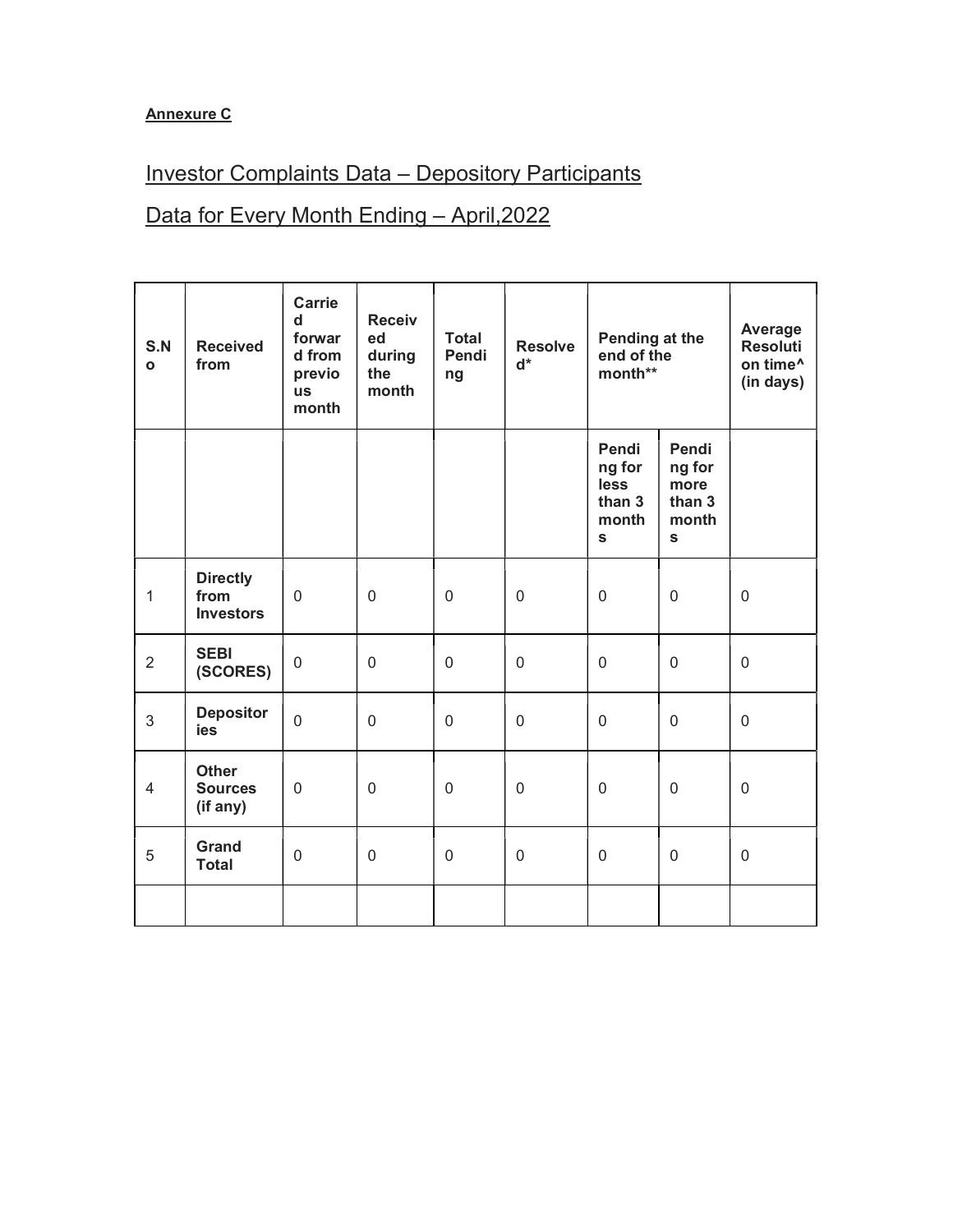## Trend of monthly disposal of complaints

| S.No           | <b>Month</b> | <b>Carried</b><br>forward<br>from<br>previous<br>month | <b>Received</b>     | Resolved*           | Pending**        |
|----------------|--------------|--------------------------------------------------------|---------------------|---------------------|------------------|
| $\mathbf{1}$   | $\mathbf 0$  | $\mathbf 0$                                            | $\mathbf 0$         | $\pmb{0}$           | $\mathbf 0$      |
| $\mathbf{1}$   | Apr-2021     | $\mathbf 0$                                            | $\mathbf 0$         | $\mathbf 0$         | $\mathbf 0$      |
| $\overline{2}$ | May-2021     | $\boldsymbol{0}$                                       | $\mathsf 0$         | $\mathbf 0$         | $\mathbf 0$      |
| 3              | Jun-2021     | $\mathsf{O}\xspace$                                    | $\mathsf{O}\xspace$ | $\mathsf 0$         | $\mathsf 0$      |
| $\overline{4}$ | Jul-2021     | $\boldsymbol{0}$                                       | $\boldsymbol{0}$    | $\mathsf 0$         | $\mathsf 0$      |
| 5              | Aug-2021     | $\boldsymbol{0}$                                       | $\boldsymbol{0}$    | $\boldsymbol{0}$    | $\boldsymbol{0}$ |
| 6              | Sep-2021     | $\mathbf 0$                                            | 0                   | $\mathbf 0$         | 0                |
| $\overline{7}$ | Oct-2021     | $\mathsf 0$                                            | $\boldsymbol{0}$    | $\mathsf 0$         | $\boldsymbol{0}$ |
| 8              | Nov-2021     | $\mathbf 0$                                            | $\boldsymbol{0}$    | $\mathsf 0$         | $\mathsf 0$      |
| 9              | Dec-2021     | $\mathbf 0$                                            | $\boldsymbol{0}$    | $\mathsf 0$         | $\mathsf 0$      |
| 10             | Jan-2022     | $\mathsf 0$                                            | $\boldsymbol{0}$    | $\boldsymbol{0}$    | $\boldsymbol{0}$ |
| 11             | Feb-2022     | $\mathbf 0$                                            | $\mathbf 0$         | $\mathbf 0$         | $\mathbf 0$      |
| 12             | Mar-2022     | $\boldsymbol{0}$                                       | $\boldsymbol{0}$    | $\mathbf 0$         | $\mathbf 0$      |
| 12             | April-2022   | $\mathbf 0$                                            | $\mathsf 0$         | $\mathsf{O}\xspace$ | $\mathbf 0$      |

\*Should include complaints of previous months resolved in the current month, if any. \*\*Should include total complaints pending as on the last day of the month, if any. ^Average resolution time is the sum total of time taken to resolve each complaint in the current month divided by total number of complaints resolved in the current month.